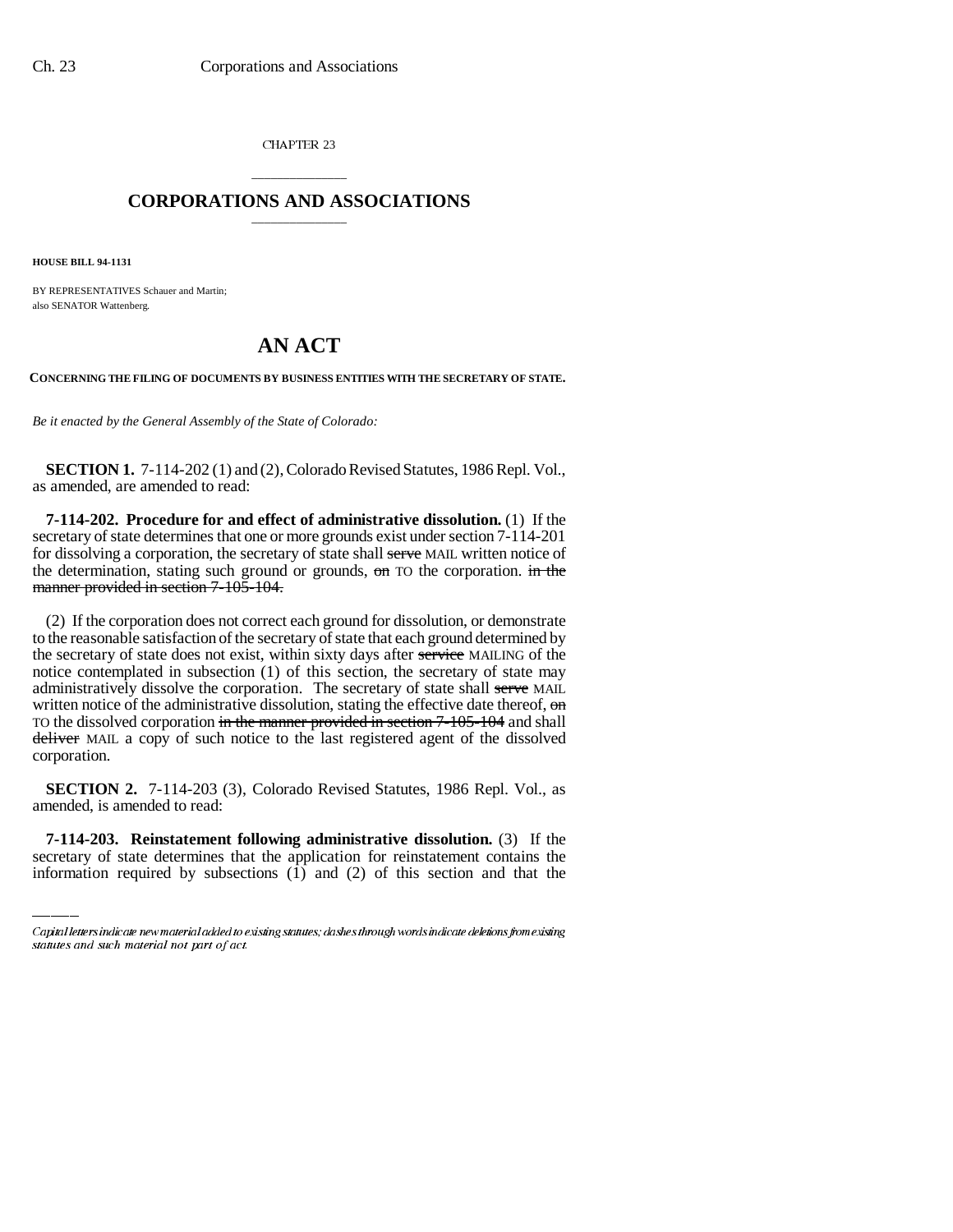information is correct, the secretary of state shall revoke the administrative dissolution. The secretary of state shall serve MAIL written notice of the revocation, stating the effective date thereof, on TO the corporation. in the manner provided in section 7-105-104.

**SECTION 3.** 7-114-204 (1) and (2), Colorado Revised Statutes, 1986 Repl. Vol., as amended, are amended to read:

**7-114-204. Appeal from denial of reinstatement.** (1) If the secretary of state denies a corporation's application for reinstatement following administrative dissolution, the secretary of state shall serve on the corporation, in the manner provided in section 7-105-104, MAIL written notice setting forth the reason or reasons for such denial.

(2) The corporation may appeal the denial of reinstatement to the district court of the county where the registered or principal office of the corporation is located within thirty days after service MAILING of the notice of denial is perfected under section 7-105-104, by petitioning the court to set aside the dissolution and attaching to the petition copies of the secretary of state's notice of dissolution, the corporation's application for reinstatement, and the secretary of state's notice of denial.

**SECTION 4.** 7-115-302 (1) and (2), Colorado Revised Statutes, 1986 Repl. Vol., as amended, are amended to read:

**7-115-302. Procedure for and effect of revocation.** (1) If the secretary of state determines that one or more grounds exist under section 7-115-301 for revoking the authority of a foreign corporation to transact business in this state, the secretary of state shall serve on the foreign corporation, in the manner provided in section 7-115-111, MAIL written notice of the determination TO THE FOREIGN CORPORATION, stating such ground or grounds.

(2) If the foreign corporation does not correct each ground for revocation, or demonstrate to the reasonable satisfaction of the secretary of state that each such ground does not exist, within sixty days after service MAILING of the notice contemplated in subsection (1) of this section, the secretary of state may revoke the foreign corporation's authority to transact business in this state. The secretary of state shall serve MAIL written notice of the revocation, stating the effective date thereof,  $\Theta$ TO the foreign corporation in the manner provided in section 7-115-111 and shall deliver MAIL a copy of such notice to the last registered agent of the foreign corporation.

**SECTION 5.** 7-115-303 (1), Colorado Revised Statutes, 1986 Repl. Vol., as amended, is amended to read:

**7-115-303. Appeal from revocation.** (1) A foreign corporation may appeal the secretary of state's revocation of its authority to transact business in this state to the district court in and for the city and county of Denver or to the district court of the county where the corporation's registered or principal office is located, within thirty days after service MAILING of the notice of revocation is perfected under section 7-115-111, by petitioning the court to set aside the revocation and attaching to the petition copies of its application for authority to transact business and any amended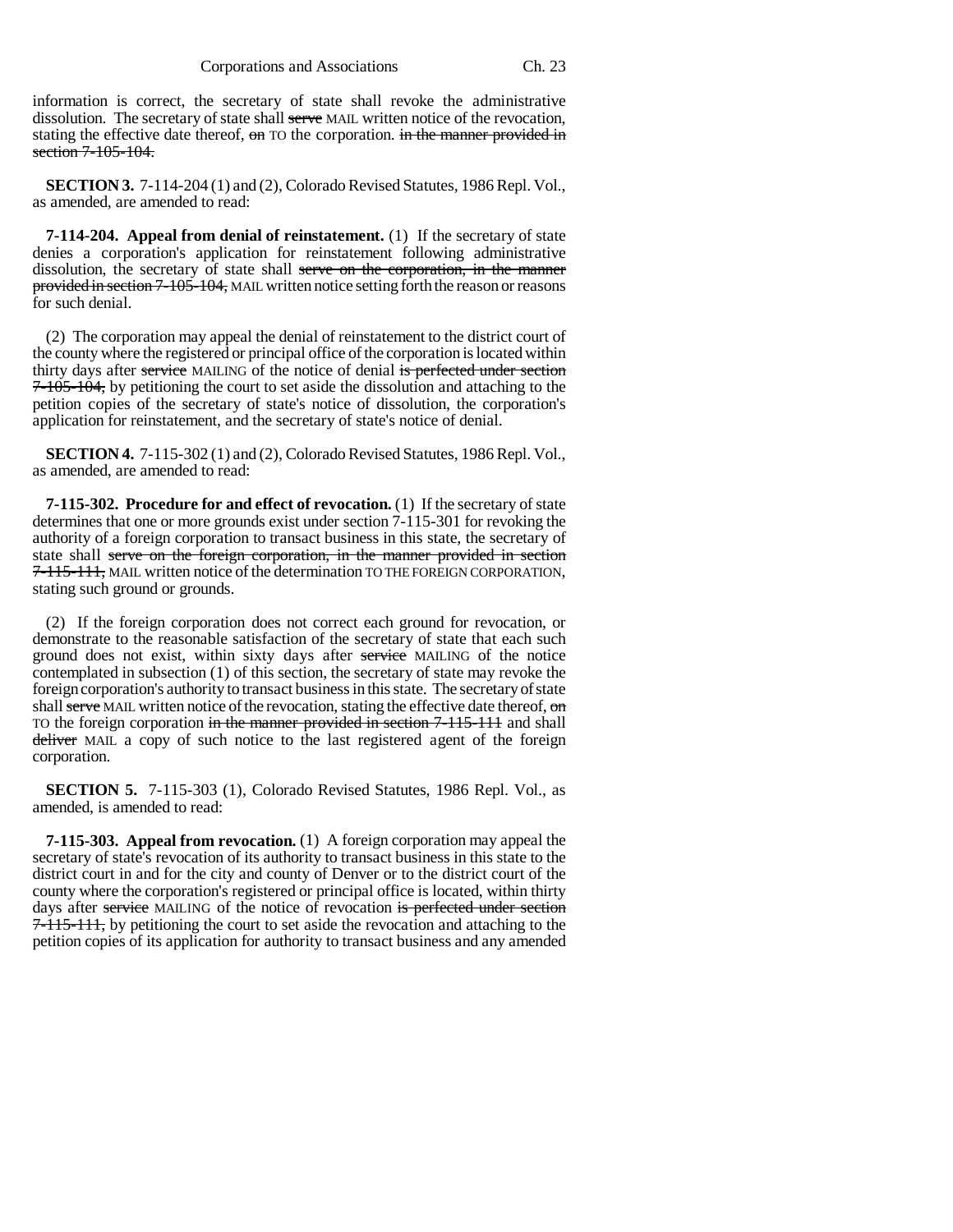applications, each as filed, and the secretary of state's notice of revocation.

**SECTION 6.** 7-22-106, Colorado Revised Statutes, 1986 Repl. Vol., as amended, is REPEALED AND REENACTED, WITH AMENDMENTS, to read:

**7-22-106. Service of process on nonprofit corporation.** (1) A NONPROFIT CORPORATION'S REGISTERED AGENT IS THE CORPORATION'S AGENT FOR SERVICE OF PROCESS, NOTICE, OR DEMAND REQUIRED OR PERMITTED BY LAW TO BE SERVED ON THE NONPROFIT CORPORATION.

(2) IF A NONPROFIT CORPORATION HAS NO REGISTERED AGENT, OR THE REGISTERED AGENT CANNOT WITH REASONABLE DILIGENCE BE SERVED, THE NONPROFIT CORPORATION MAY BE SERVED BY REGISTERED OR CERTIFIED MAIL, RETURN RECEIPT REQUESTED, ADDRESSED TO THE NONPROFIT CORPORATION AT ITS PRINCIPAL OFFICE. SERVICE IS PERFECTED UNDER THIS SUBSECTION (2) AT THE EARLIEST OF THE FOLLOWING:

(a) THE DATE THE NONPROFIT CORPORATION RECEIVES THE PROCESS, NOTICE, OR DEMAND;

(b) THE DATE SHOWN ON THE RETURN RECEIPT, IF SIGNED ON BEHALF OF THE NONPROFIT CORPORATION; OR

(c) FIVE DAYS AFTER MAILING.

(3) THIS SECTION DOES NOT PRESCRIBE THE ONLY MEANS, OR NECESSARILY THE REQUIRED MEANS, OF SERVING A NONPROFIT CORPORATION.

**SECTION 7.** 7-27-110, Colorado Revised Statutes, 1986 Repl. Vol., as amended, is REPEALED AND REENACTED, WITH AMENDMENTS, to read:

**7-27-110. Service of process on a foreign nonprofit corporation.** (1) A FOREIGN NONPROFIT CORPORATION'S REGISTERED AGENT IS THE FOREIGN NONPROFIT CORPORATION'S AGENT FOR SERVICE OF PROCESS, NOTICE, OR DEMAND REQUIRED OR PERMITTED BY LAW TO BE SERVED ON THE FOREIGN NONPROFIT CORPORATION.

(2) IF A FOREIGN NONPROFIT CORPORATION HAS NO REGISTERED AGENT, OR THE REGISTERED AGENT CANNOT WITH REASONABLE DILIGENCE BE SERVED, THE FOREIGN NONPROFIT CORPORATION MAY BE SERVED BY REGISTERED OR CERTIFIED MAIL, RETURN RECEIPT REQUESTED, ADDRESSED TO THE FOREIGN NONPROFIT CORPORATION AT ITS PRINCIPAL OFFICE. SERVICE IS PERFECTED UNDER THIS SUBSECTION (2) AT THE EARLIEST OF THE FOLLOWING:

(a) THE DATE THE FOREIGN NONPROFIT CORPORATION RECEIVES THE PROCESS, NOTICE, OR DEMAND;

(b) THE DATE SHOWN ON THE RETURN RECEIPT, IF SIGNED ON BEHALF OF THE FOREIGN NONPROFIT CORPORATION; OR

(c) FIVE DAYS AFTER MAILING.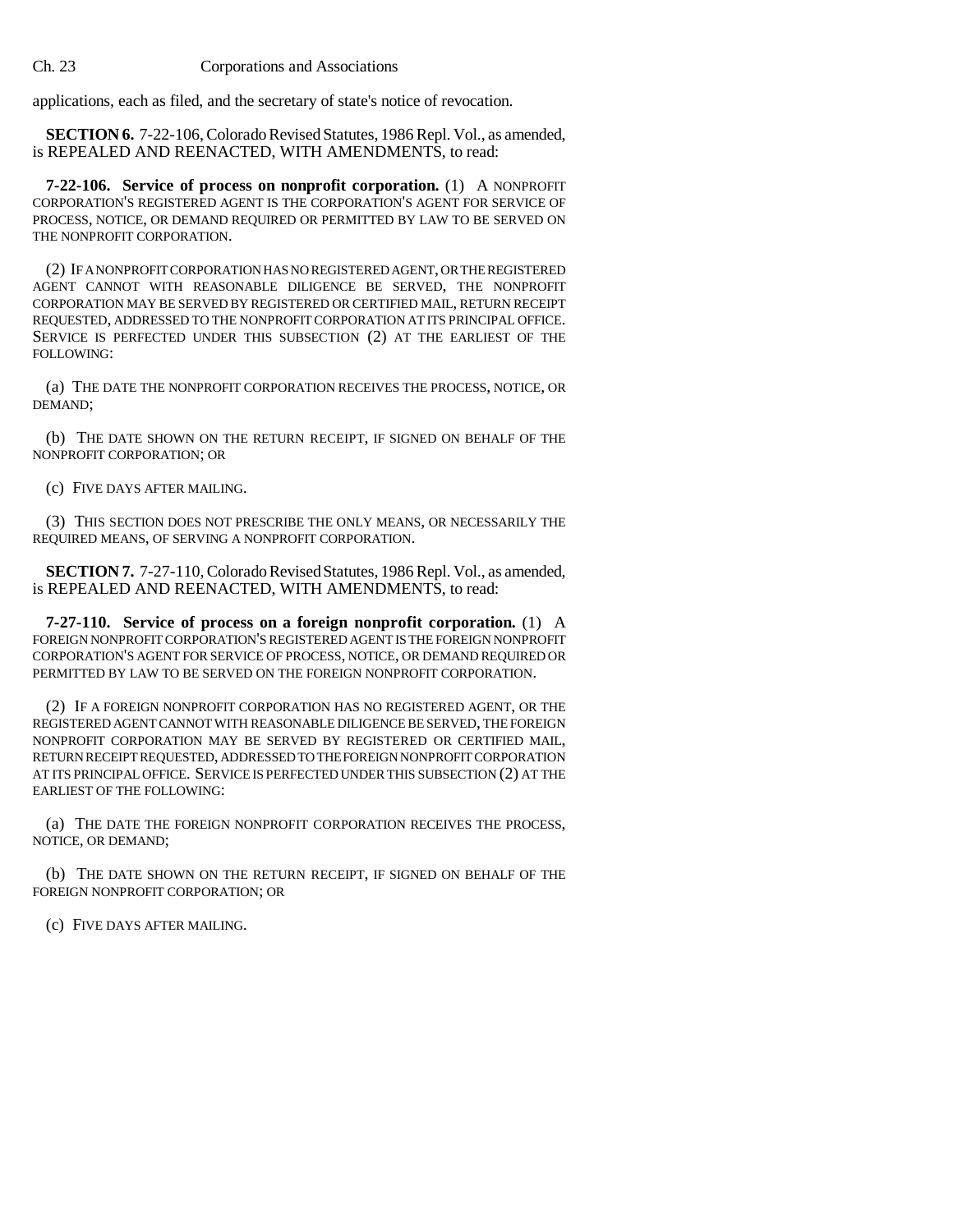(3) THIS SECTION DOES NOT PRESCRIBE THE ONLY MEANS, OR NECESSARILY THE REQUIRED MEANS, OF SERVING A FOREIGN NONPROFIT CORPORATION.

**SECTION 8.** Article 29 of title 7, Colorado Revised Statutes, 1986 Repl. Vol., as amended, is amended BY THE ADDITION OF A NEW SECTION to read:

**7-29-108. Filing duty of secretary of state - manner of filing.** (1) IF A DOCUMENT DELIVERED TO THE SECRETARY OF STATE FOR FILING SATISFIES THE REQUIREMENTS OF ARTICLES 20 TO 29 OF THIS TITLE, THE SECRETARY OF STATE SHALL FILE IT.

(2) NOTWITHSTANDING ANY PROVISIONS IN ARTICLES 20 TO 29 OF THIS TITLE REGARDING THE FILING OF DOCUMENTS OR THE ISSUANCE OF CERTIFICATES, THE SECRETARY OF STATE FILES A DOCUMENT BY LEGIBLY STAMPING OR OTHERWISE ENDORSING THE WORD "FILED", TOGETHER WITH THE NAME AND OFFICIAL TITLE OF THE SECRETARY OF STATE AND THE TIME AND DATE OF RECEIPT, ON BOTH THE DOCUMENT AND THE ACCOMPANYING COPY OR COPIES. AFTER FILING A DOCUMENT, THE SECRETARY OF STATE SHALL MAIL THE ACCOMPANYING COPY, WITH THE RECEIPT FOR FILING FEES, IF ANY, TO THE DOMESTIC OR FOREIGN CORPORATION OR ITS REPRESENTATIVE.

(3) THE SECRETARY OF STATE SHALL ISSUE TO ANY PERSON, UPON REQUEST, A CERTIFICATE THAT SETS FORTH FACTS OF RECORD IN THE OFFICE OF THE SECRETARY OF STATE, INCLUDING, IF APPROPRIATE, A CERTIFICATE OF GOOD STANDING CONCERNING A DOMESTIC OR FOREIGN NONPROFIT CORPORATION.

**SECTION 9.** 7-70-102 (2) and (4), Colorado Revised Statutes, 1986 Repl. Vol., are amended to read:

**7-70-102. Application for registration.** (2) The application shall be signed and verified by the applicant,  $\sigma r$  by a member of or agent for the firm,  $\sigma r$  an officer or agent of the corporation or association, OR A MANAGER OR MANAGERS OF A LIMITED LIABILITY COMPANY applying. The application shall be FILED IN DUPLICATE AND EACH COPY OF THE APPLICATION SHALL BE accompanied by a specimen or facsimile of the trademark. in triplicate.

(4) (a) THE SECRETARY OF STATE SHALL REGISTER A TRADEMARK APPLICATION IN ACCORDANCE WITH PARAGRAPH (b) OF THIS SUBSECTION (4) upon a finding by the secretary of state that the trademark set forth in the application is not identical with a trademark already registered in this state for the same class of goods or services the secretary of state shall issue a certificate of registration. DOES NOT:

(I) SO RESEMBLE A TRADEMARK ALREADY REGISTERED IN THIS STATE BY ANOTHER, WHICH TRADEMARK HAS BEEN PREVIOUSLY USED BY THE REGISTERED TRADEMARK OWNER AND NOT ABANDONED, THAT IT IS LIKELY TO CAUSE CONFUSION OR MISTAKE OR TO DECEIVE WHEN USED IN CONNECTION WITH THE GOODS OR SERVICES OF SUCH REGISTERED TRADEMARK OWNER;

(II) SO RESEMBLE THE CORPORATE NAME OF ANY DOMESTIC OR FOREIGN CORPORATION OR NONPROFIT CORPORATION ON FILE WITH THE SECRETARY OF STATE, WHICH NAME HAS BEEN PREVIOUSLY USED BY SUCH ENTITY IN THIS STATE AND NOT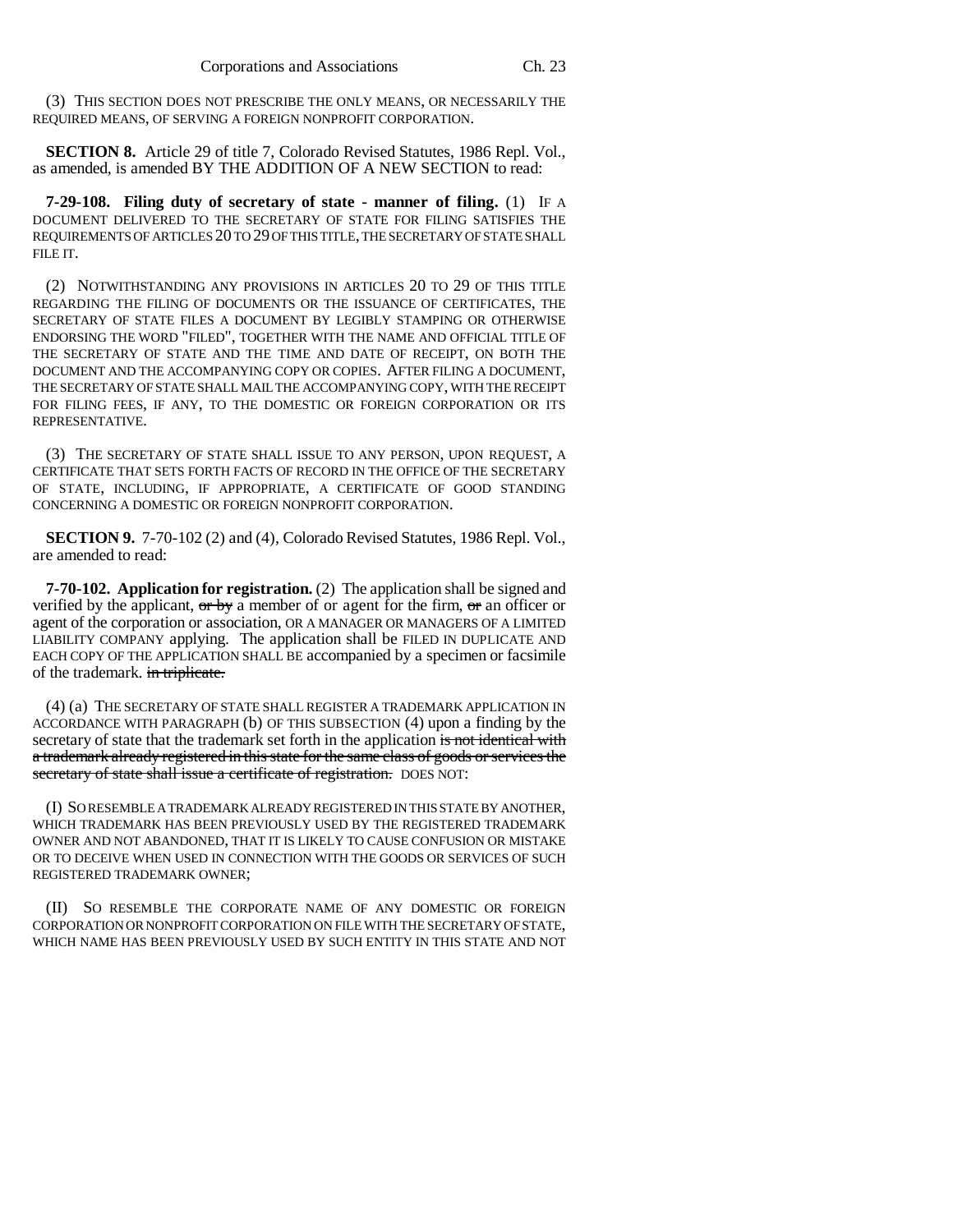ABANDONED, THAT IT IS LIKELY TO CAUSE CONFUSION OR MISTAKE OR TO DECEIVE WHEN USED IN CONNECTION WITH THE GOODS OR SERVICES OF SUCH ENTITY;

(III) SO RESEMBLE THE NAME OF ANY DOMESTIC OR FOREIGN LIMITED PARTNERSHIP OR LIMITED LIABILITY COMPANY ON FILE WITH THE SECRETARY OF STATE, WHICH NAME HAS BEEN PREVIOUSLY USED BY SUCH ENTITY IN THIS STATE AND NOT ABANDONED, THAT IT IS LIKELY TO CAUSE CONFUSION OR MISTAKE OR TO DECEIVE WHEN USED IN CONNECTION WITH THE GOODS OR SERVICES OF SUCH ENTITY:

(IV) SO RESEMBLE THE NAME UNDER WHICH ANY FOREIGN CORPORATION OR FOREIGN NONPROFIT CORPORATION, FOREIGN LIMITED PARTNERSHIP OR FOREIGN LIMITED LIABILITY COMPANY IS AUTHORIZED TO TRANSACT BUSINESS IN THIS STATE, WHICH NAME HAS BEEN PREVIOUSLY USED BY SUCH ENTITY IN THIS STATE AND NOT ABANDONED, THAT IT IS LIKELY TO CAUSE CONFUSION OR MISTAKE OR TO DECEIVE WHEN USED IN CONNECTION WITH THE GOODS OR SERVICES OF SUCH ENTITY:

(V) SO RESEMBLE THE CORPORATE NAME OF ANY FOREIGN CORPORATION OR FOREIGN NONPROFIT CORPORATION REGISTERED PURSUANT TO SECTION 7-115-107 OR 7-22-108, WHICH NAME HAS BEEN PREVIOUSLY USED BY SUCH ENTITY IN THIS STATE AND NOT ABANDONED, THAT IT IS LIKELY TO CAUSE CONFUSION OR MISTAKE OR TO DECEIVE WHEN USED IN CONNECTION WITH THE GOODS OR SERVICES OF SUCH ENTITY;

(VI) SO RESEMBLE A NAME THE EXCLUSIVE RIGHT TO WHICH IS RESERVED WITH THE SECRETARY OF STATE UNDER THE LAWS OF THIS STATE, WHICH NAME HAS BEEN PREVIOUSLY USED BY THE LEGAL OWNER THEREOF IN THIS STATE AND NOT ABANDONED, THAT IT IS LIKELY TO CAUSE CONFUSION OR MISTAKE OR TO DECEIVE WHEN USED IN CONNECTION WITH THE GOODS OR SERVICES OF SUCH OWNER;

(VII) SO RESEMBLE ANY TRADE NAME OR ASSUMED NAME REGISTERED WITH THE SECRETARY OF STATE BY ANOTHER PERSON PURSUANT TO SECTION 7-71-101 OR FOR WHICH AN APPLICATION FOR REGISTRATION BY ANOTHER PERSON IS PENDING, WHICH HAS BEEN PREVIOUSLY USED BY SUCH PERSON IN THIS STATE AND NOT ABANDONED, THAT IT IS LIKELY TO CAUSE CONFUSION OR MISTAKE OR TO DECEIVE WHEN USED IN CONNECTION WITH THE GOODS OR SERVICES OF SUCH PERSON; OR

(VIII) SO RESEMBLE THE CORPORATE NAME, ASSUMED NAME, OR TRADE NAME OF A DISSOLVED CORPORATION DURING THE ONE-HUNDRED-TWENTY-DAY PERIOD FOLLOWING THE EFFECTIVE DATE OF SUCH CORPORATION'S DISSOLUTION, WHICH HAS BEEN PREVIOUSLY USED BY SUCH CORPORATION IN THIS STATE AND WHICH USE HAS NOT BEEN ABANDONED, THAT IT IS LIKELY TO CAUSE CONFUSION OR MISTAKE OR TO DECEIVE WHEN USED IN CONNECTION WITH THE GOODS OR SERVICES OF SUCH PERSON.

(b) THE MANNER OF REGISTRATION SHALL BE AS FOLLOWS: THE SECRETARY OF STATE SHALL LEGIBLY STAMP OR OTHERWISE ENDORSE THE WORD "FILED", TOGETHER WITH THE NAME AND OFFICIAL TITLE OF THE SECRETARY OF STATE AND THE TIME AND DATE OF RECEIPT, ON BOTH THE DOCUMENT AND THE ACCOMPANYING COPY OR COPIES. THE SECRETARY OF STATE SHALL DELIVER THE ACCOMPANYING COPY, WITH THE RECEIPT FOR FILING FEES, IF ANY, TO THE APPLICANT.

(c) SHOULD THE SECRETARY OF STATE FAIL TO REGISTER AN APPLICANT'S TRADEMARK PURSUANT TO THIS SUBSECTION (4), THE APPLICANT MAY, WITHIN THIRTY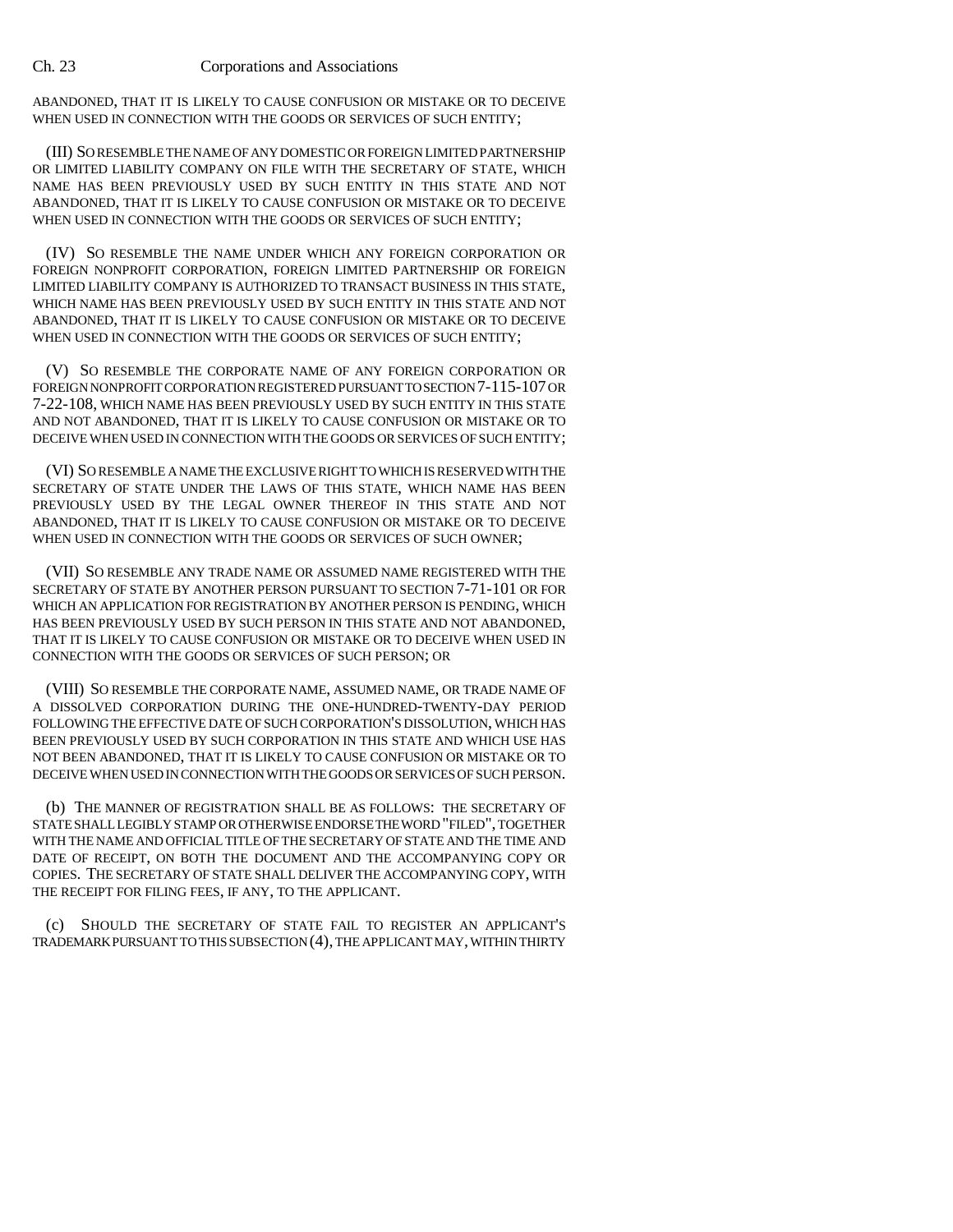DAYS OF RECEIPT OF THE NOTICE OF REJECTION, APPEAL THE REJECTION TO THE SECRETARY OF STATE. THE EXISTENCE OF A NAME IN THE SECRETARY OF STATE'S FILES CONSTITUTES PRIMA FACIE EVIDENCE THAT THE NAME HAS BEEN USED BY THE REGISTRANT IN THIS STATE AND HAS NOT BEEN ABANDONED. THE APPLICANT HAS THE BURDEN OF SHOWING TO THE SATISFACTION OF THE SECRETARY OF STATE THAT SUCH NAME HAS NOT BEEN USED IN THIS STATE OR HAS BEEN ABANDONED OR THAT THE APPLICANT'S TRADEMARK IS SUCH THAT IT IS UNLIKELY TO CAUSE CONFUSION OR MISTAKE OR TO DECEIVE WHEN USED IN CONNECTION WITH THE GOODS OR SERVICES OF THE REGISTRANT OF SUCH REGISTERED NAME. IF THE SECRETARY OF STATE CONTINUES TO REFUSE TO FILE THE APPLICANT'S TRADEMARK, THE APPLICANT MAY, WITHIN FORTY-FIVE DAYS AFTER THE EFFECTIVE DATE OF THE NOTICE OF THE REFUSAL, APPEAL TO THE DISTRICT COURT OF THE COUNTY WHERE THE APPLICANT RESIDES.

**SECTION 10.** 7-70-103 (1), Colorado Revised Statutes, 1986 Repl. Vol., is repealed as follows:

**7-70-103. Certificate of registration.** (1) The certificate of registration shall be issued by the secretary of state under the seal of the state. The certificate shall show the name and business address and, if a corporation, the state of incorporation of the person claiming ownership of the trademark, the date claimed for the first use of the trademark anywhere and the date claimed for the first use of the trademark in this state, the class of goods or services and a description of the goods or services in connection with which the trademark is used, a reproduction of the trademark, the registration date, and the term of the registration.

**SECTION 11.** 7-70-105 (2) and (3), Colorado Revised Statutes, 1986 Repl. Vol., are amended to read:

**7-70-105. Assignment and change of name.** (2) Assignments shall be by instruments in writing duly executed and acknowledged BY THE OWNER and may be filed with the secretary of state, upon payment to him THE SECRETARY OF STATE of a fee which shall be determined and collected pursuant to section 24-21-104 (3), C.R.S., who, upon filing the assignment and upon payment of a fee which shall be determined and collected pursuant to section 24-21-104 (3), C.R.S., shall issue in the name of the assignee a new certificate for the remainder of the term of the registration or of the last renewal thereof. SHALL LEGIBLY STAMP OR OTHERWISE ENDORSE THE WORD "FILED", WITH THE NAME AND OFFICIAL TITLE OF THE SECRETARY OF STATE ON THE COPIES. THE SECRETARY OF STATE SHALL DELIVER THE ACCOMPANYING COPY, WITH THE RECEIPT FOR FILING FEES, IF ANY, TO THE APPLICANT. Any assignment of any registration under this article shall be void as against any subsequent purchaser for valuable consideration without notice unless it is filed with the secretary of state within three months after the date thereof or prior to the subsequent purchase.

(3) Any individual, firm, partnership, corporation, LIMITED LIABILITY COMPANY, association, union, or other organization having a trademark registered with the secretary of state, upon changing its name, shall file a change of name statement with the secretary of state giving the name of the owner as shown on the registration on file with the secretary of state, THE ORIGINAL REGISTRATION NUMBER ASSIGNED BY THE SECRETARY OF STATE, the name change, the words constituting the trademark, and the trademark classification. Such statement shall be signed by an official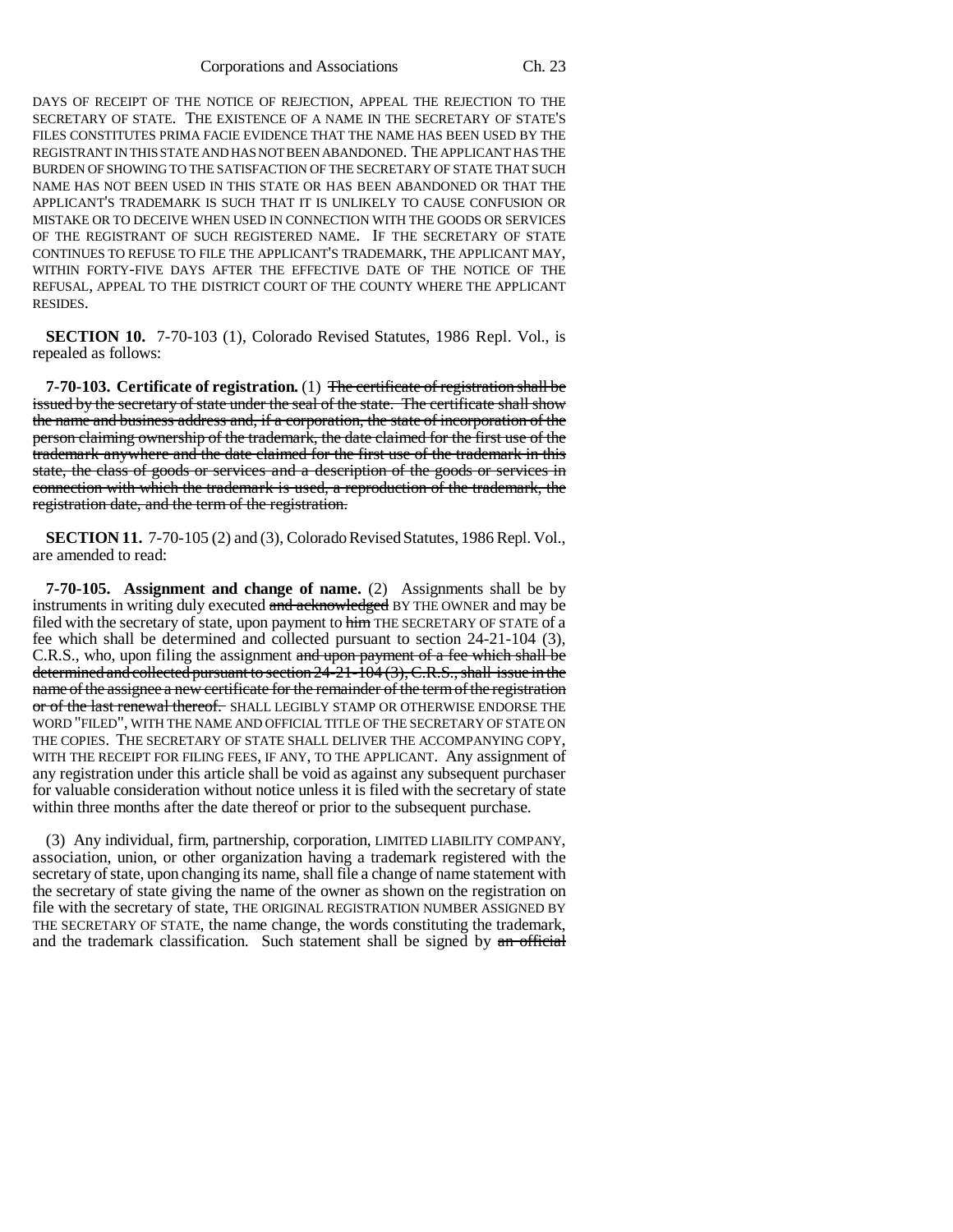representative of the owner and his signature shall be notarized THE OWNER OR THE OWNER'S AGENT. The secretary of state shall charge a fee which shall be determined and collected pursuant to section 24-21-104 (3), C.R.S., for filing the statement and shall, upon request, issue a new certificate for a fee which shall be determined and collected pursuant to section 24-21-104 (3), C.R.S.

**SECTION 12.** 7-70-109, Colorado Revised Statutes, 1986 Repl. Vol., is amended to read:

**7-70-109. Classification.** The following general classes of goods and services are established for convenience of administration of this article, but not to limit or extend the applicant's or registrant's rights, and a single application for registration of a trademark may include any or all goods or services in connection with which the trademark is actually being used comprised in a single class, but in no event shall a single application include goods or services upon which the trademark is being used which fall within different classes. The classes are as follows:

### Classification of Goods

- (1) Raw or partly prepared materials
- (2) Receptacles
- (3) Baggage, animal equipments, portfolios, and pocketbooks
- (4) Abrasives and polishing materials
- (5) Adhesives
- (6) Chemicals and chemical compositions
- $(7)$  Cordage
- (8) Smokers' articles, not including tobacco products
- (9) Explosives, firearms, equipments, and projectiles
- (10) Fertilizers
- (11) Inks and inking materials
- (12) Construction materials
- (13) Hardware and plumbing and steam-fitting supplies
- (14) Metals and metal castings and forgings
- (15) Oils and greases
- (16) Protective and decorative coatings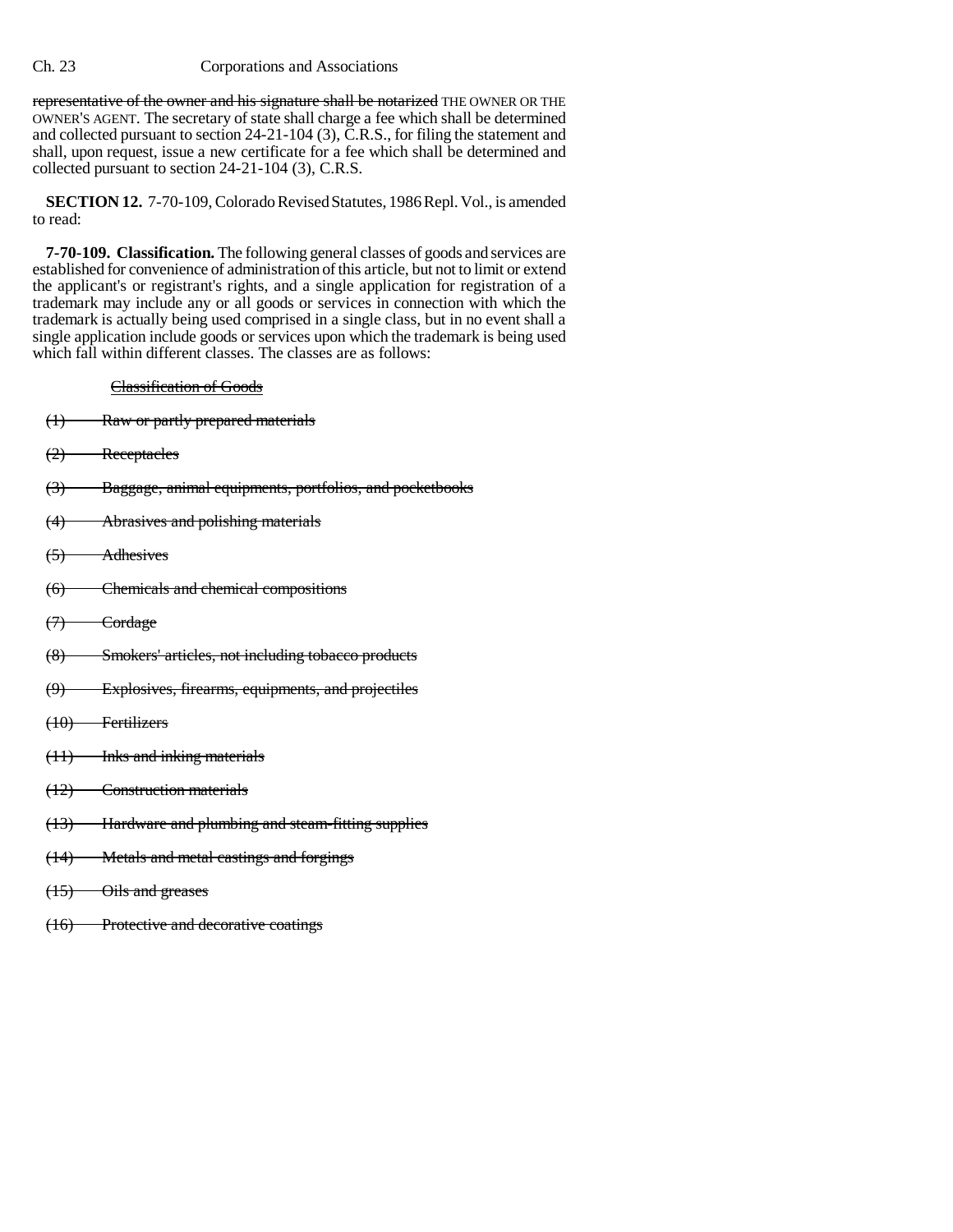- (17) Tobacco products
- (18) Medicines and pharmaceutical preparations
- (19) Vehicles
- (20) Linoleum and oiled cloth
- (21) Electrical apparatus, machines, and supplies
- (22) Games, toys, and sporting goods
- (23) Cutlery, machinery, and tools, and parts thereof
- (24) Laundry appliances and machines
- (25) Locks and safes
- (26) Measuring and scientific appliances
- (27) Horological instruments
- (28) Jewelry and precious-metal ware
- (29) Brooms, brushes, and dusters
- (30) Crockery, earthenware, and porcelain
- (31) Filters and refrigerators
- (32) Furniture and upholstery
- (33) Glassware
- (34) Heating, lighting, and ventilating apparatus
- (35) Belting, hose, machinery packing, and nonmetallic tires
- (36) Musical instruments and supplies
- (37) Paper and stationery
- (38) Prints and publications
- $(39)$  Clothing
- (40) Fancy goods, furnishings, and notions
- (41) Canes, parasols, and umbrellas
- (42) Knitted, netted, and textile fabrics, and substitutes therefor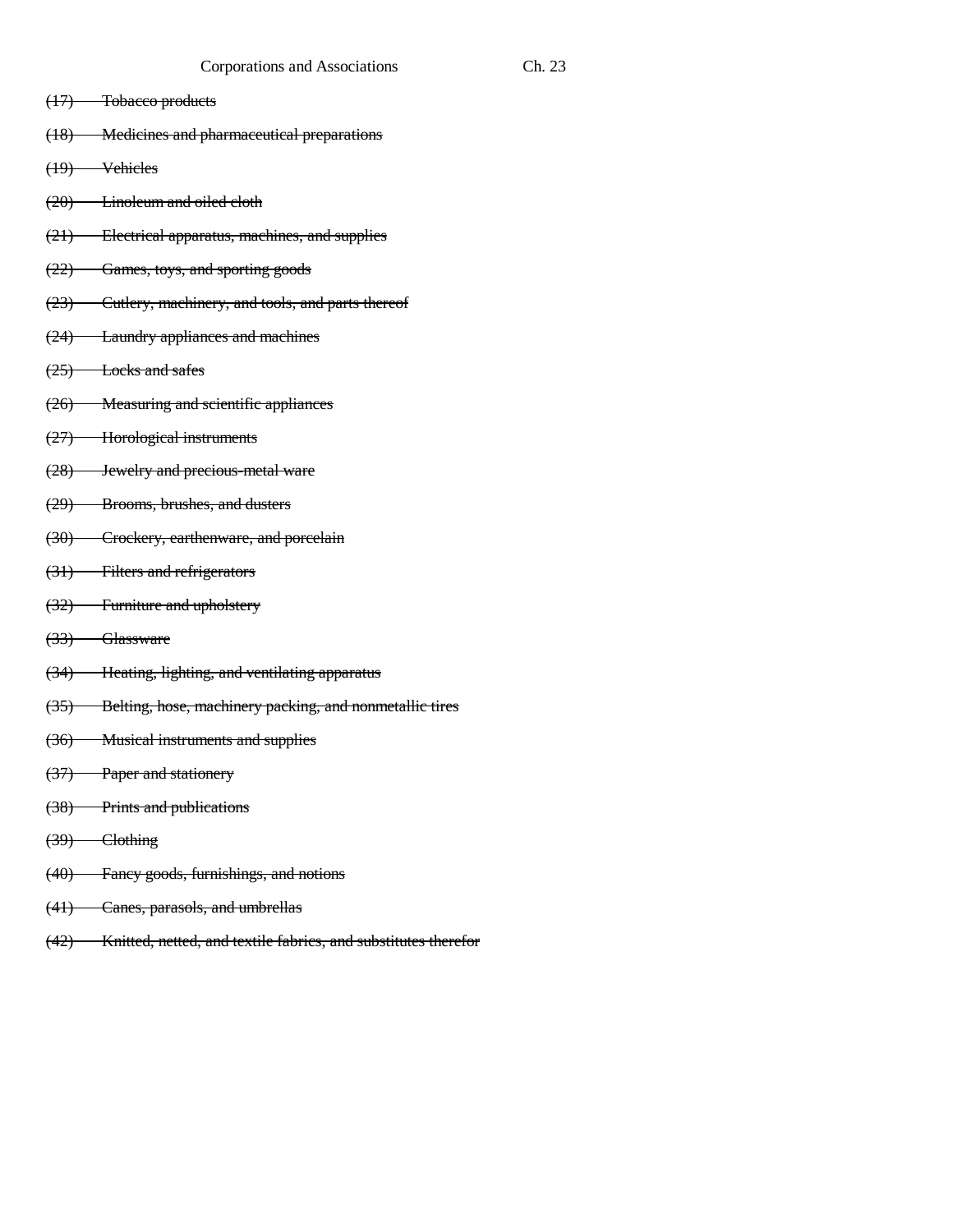- 
- Ch. 23 Corporations and Associations
	- (43) Thread and yarn
	- (44) Dental, medical, and surgical appliances
	- (45) Soft drinks and carbonated waters
	- (46) Foods and ingredients of foods
	- $(47)$  Wines
	- (48) Malt beverages and liquors
	- (49) Distilled alcoholic liquors
	- (50) Merchandise not otherwise classified
	- (51) Cosmetics and toilet preparations
	- (52) Detergents and soaps

Classification of Services

- (100) Miscellaneous
- (101) Advertising and business
- (102) Insurance and financial
- (103) Construction and repair
- (104) Communication
- (105) Transportation and storage
- (106) Material treatment
- (107) Education and entertainment
- (200) Collective membership

### **International Schedule of Goods**

- (1) CHEMICAL PRODUCTS USED IN INDUSTRY, SCIENCE, PHOTOGRAPHY, AGRICULTURE, HORTICULTURE, AND FORESTRY; ARTIFICIAL AND SYNTHETIC RESINS; PLASTICS IN THE FORM OF POWDERS, LIQUIDS, OR PASTES, FOR INDUSTRIAL USE; MANURES (NATURAL AND ARTIFICIAL); FIRE EXTINGUISHING COMPOSITIONS; TEMPERING SUBSTANCES AND CHEMICAL PREPARATIONS FOR SOLDERING; CHEMICAL SUBSTANCES FOR PRESERVING FOODSTUFFS; TANNING SUBSTANCES; ADHESIVE SUBSTANCES USED IN INDUSTRY.
- (2) PAINTS, VARNISHES, AND LACQUERS; PRESERVATIVES AGAINST RUST AND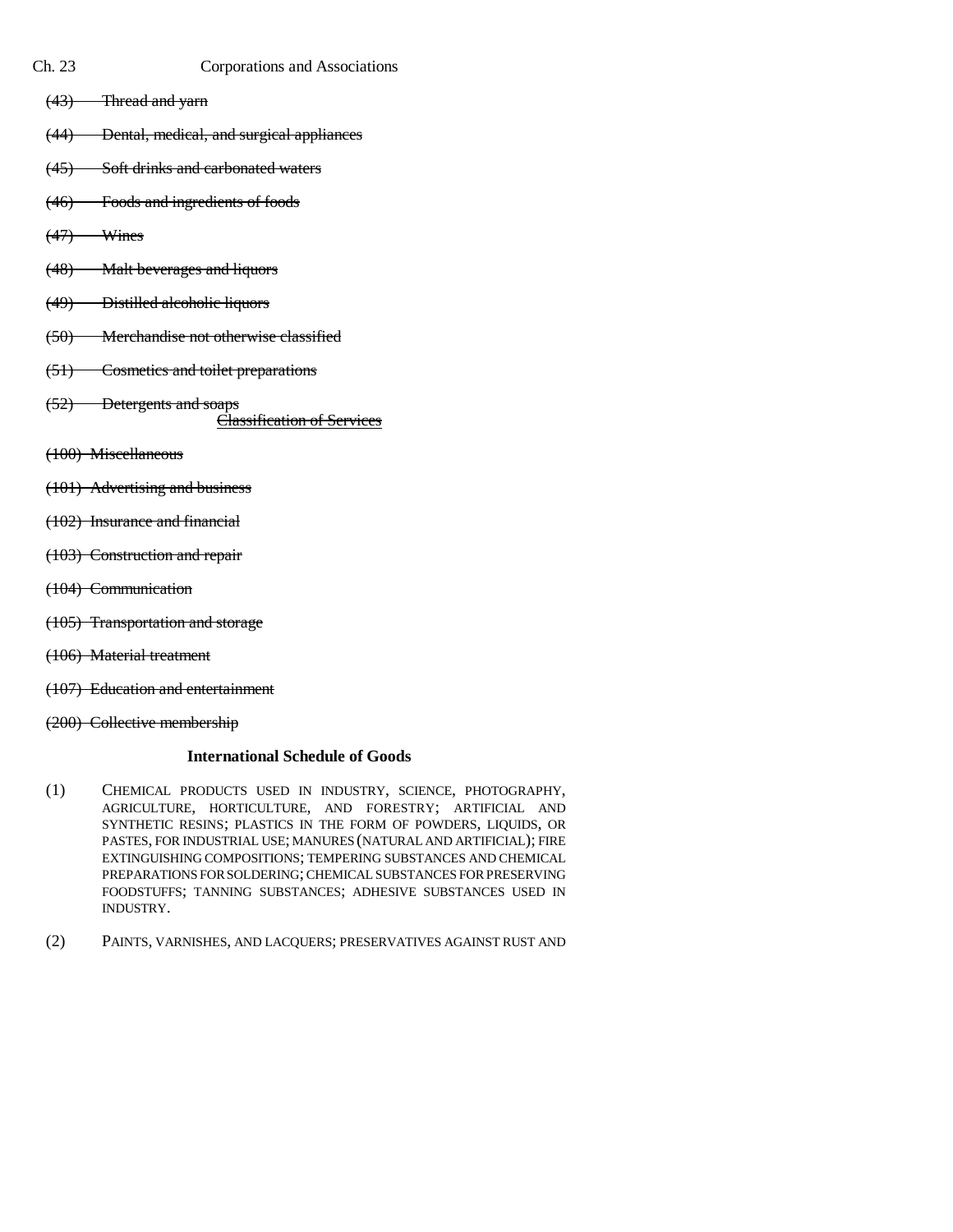AGAINST DETERIORATION OF WOOD; COLORING MATTERS AND DYESTUFFS; MORDANTS; NATURAL RESINS; METALS IN FOIL AND POWDER FORM FOR PAINTERS AND DECORATORS.

- (3) BLEACHING PREPARATIONS AND OTHER SUBSTANCES FOR LAUNDRY USE; CLEANING, POLISHING, SCOURING AND ABRASIVE PREPARATION; SOAPS; PERFUMERY, ESSENTIAL OILS, COSMETICS, AND HAIR LOTIONS; DENTIFRICES.
- (4) INDUSTRIAL OILS AND GREASES, OTHER THAN OILS AND FATS AND ESSENTIAL OILS; LUBRICANTS; DUST LAYING AND ABSORBING COMPOSITIONS; FUELS, INCLUDING MOTOR SPIRITS, AND ILLUMINANTS; CANDLES, TAPERS, NIGHT LIGHTS, AND WICKS.
- (5) PHARMACEUTICAL, VETERINARY, AND SANITARY SUBSTANCES; INFANTS' AND INVALIDS' FOODS; PLASTERS AND MATERIAL FOR BANDAGING; MATERIAL FOR STOPPING TEETH, DENTAL WAX, DISINFECTANTS; PREPARATIONS FOR KILLING WEEDS AND DESTROYING VERMIN.
- (6) UNWROUGHT AND PARTLY WROUGHT COMMON METALS AND THEIR ALLOYS; ANCHORS, ANVILS, BELLS, AND ROLLED AND CAST BUILDING MATERIALS; RAILS AND OTHER METALLIC MATERIALS FOR RAILWAY TRACKS; CHAINS, EXCLUDING DRIVING CHAINS FOR VEHICLES; NONELECTRIC CABLES AND NONELECTRIC WIRES; LOCKSMITHS' WORK; METALLIC PIPES AND TUBES; SALES AND CASH BOXES; STEEL WALLS; HORSESHOES; NAILS AND SCREWS; OTHER GOODS IN NONPRECIOUS METAL NOT INCLUDED IN OTHER CLASSES; ORES.
- (7) MACHINES AND MACHINE TOOLS; MOTORS, EXCEPT FOR LAND VEHICLES; MACHINE COUPLINGS AND BELTING, EXCEPT FOR LAND VEHICLES; LARGE SIZE AGRICULTURAL IMPLEMENTS; INCUBATORS.
- (8) HAND TOOLS AND INSTRUMENTS; CUTLERY, FORKS, AND SPOONS; SIDE ARMS.
- (9) SCIENTIFIC, NAUTICAL, SURVEYING, AND ELECTRICAL APPARATUS AND INSTRUMENTS, INCLUDING WIRELESS, PHOTOGRAPHIC, CINEMATOGRAPHIC, OPTICAL, WEIGHING, MEASURING, SIGNALING, CHECKING (SUPERVISION), LIFE-SAVING, AND TEACHING APPARATUS AND INSTRUMENTS; COIN OR COUNTERFREED APPARATUS; TALKING MACHINES; CASH REGISTERS; CALCULATING MACHINES; FIRE EXTINGUISHING APPARATUS.
- (10) SURGICAL, MEDICAL, DENTAL, AND VETERINARY INSTRUMENTS AND APPARATUS, INCLUDING ARTIFICIAL LIMBS, EYES, AND TEETH.
- (11) INSTALLATIONS FOR LIGHTING, HEATING, STEAM GENERATING, COOKING, REFRIGERATING, DRYING, VENTILATING, WATER SUPPLY, AND SANITARY PURPOSES.
- (12) VEHICLES; APPARATUS FOR LOCOMOTION BY LAND, AIR, OR WATER.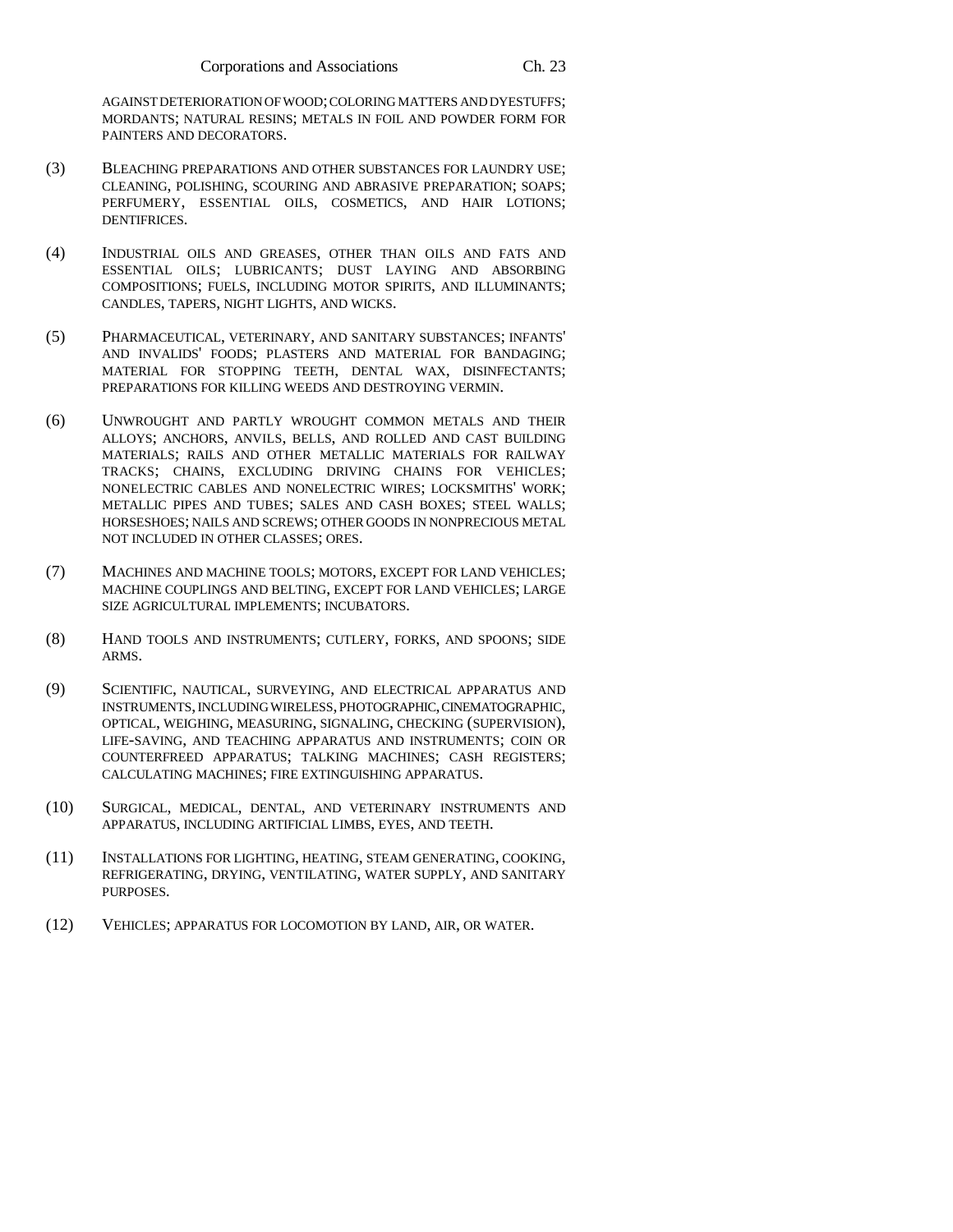- (13) FIREARMS; AMMUNITION AND PROJECTILES; EXPLOSIVE SUBSTANCES; FIREWORKS.
- (14) PRECIOUS METALS, THEIR ALLOYS, AND GOODS IN PRECIOUS METALS OR COATED THEREWITH, NOT INCLUDING CUTLERY, FORKS, AND SPOONS; JEWELRY, PRECIOUS STONES, AND HOROLOGICAL AND OTHER CHRONOMETRIC INSTRUMENTS.
- (15) MUSICAL INSTRUMENTS, OTHER THAN TALKING MACHINES AND WIRELESS APPARATUS.
- (16) PAPER, PAPER ARTICLES, AND CARDBOARD ARTICLES; PRINTED MATTER, NEWSPAPER AND PERIODICALS, AND BOOKS; BOOKBINDING MATERIAL; PHOTOGRAPHS; STATIONERY, AND ADHESIVE MATERIALS (STATIONERY); ARTISTS' MATERIALS; PAINT BRUSHES; TYPEWRITERS AND OFFICE REQUISITES, OTHER THAN FURNITURE; INSTRUCTIONAL AND TEACHING MATERIAL, OTHER THAN APPARATUS; PLAYING CARDS; PRINTERS' TYPE AND CLICHES (STEREOTYPE).
- (17) GUTTA PERCHA, INDIA RUBBER, BALATA AND SUBSTITUTES, AND ARTICLES MADE FROM THESE SUBSTANCES AND NOT INCLUDED IN OTHER CLASSES; PLASTICS, IN THE FORM OF SHEETS, BLOCKS, OR RODS, BEING USED IN MANUFACTURE; MATERIALS FOR PACKING, STOPPING, OR INSULATING ASBESTOS, MICA, AND THEIR PRODUCTS; NONMETALLIC HOSE PIPES.
- (18) LEATHER, IMITATIONS OF LEATHER, AND ARTICLES MADE FROM THESE MATERIALS NOT INCLUDED IN OTHER CLASSES; SKINS AND HIDES; TRUNKS AND TRAVELING BAGS; UMBRELLAS, PARASOLS, AND WALKING STICKS; WHIPS, HARNESS, AND SADDLERY.
- (19) BUILDING MATERIALS, NATURAL AND ARTIFICIAL STONE, CEMENT, LIME, MORTAR, PLASTER, AND GRAVEL; PIPES OF EARTHENWARE OR CEMENT; ROADMAKING MATERIALS; ASPHALT, PITCH, AND BITUMEN; PORTABLE BUILDINGS; STONE MONUMENTS; CHIMNEY POTS.
- (20) FURNITURE, MIRRORS, AND PICTURE FRAMES; ARTICLES OF WOOD, CORK, REEDS, CANE, WICKER, HORN, BONE, IVORY, WHALEBONE, SHELL, AMBER, MOTHER OF PEARL, MEERSCHAUM, OR PLASTICS, NOT INCLUDED IN OTHER CLASSES.
- (21) SMALL DOMESTIC UTENSILS AND CONTAINERS (NOT OF PRECIOUS METALS OR COATED THEREWITH); COMBS AND SPONGES; BRUSHES, OTHER THAN PAINT BRUSHES; BRUSHMAKING MATERIALS; INSTRUMENTS AND MATERIAL FOR CLEANING PURPOSES AND STEEL WOOL; UNWORKED OR SEMI-WORKED GLASS EXCLUDING GLASS USED IN BUILDING; GLASSWARE, PORCELAIN, AND EARTHENWARE, NOT INCLUDED IN OTHER CLASSES.
- (22) ROPES, STRING, NETS, TENTS, AWNINGS, TARPAULINS, SAILS, AND SACKS; PADDING AND STUFFING MATERIALS (HAIR, KAPOK, FEATHERS, SEAWEED, ETC.); RAW FIBROUS TEXTILE MATERIALS.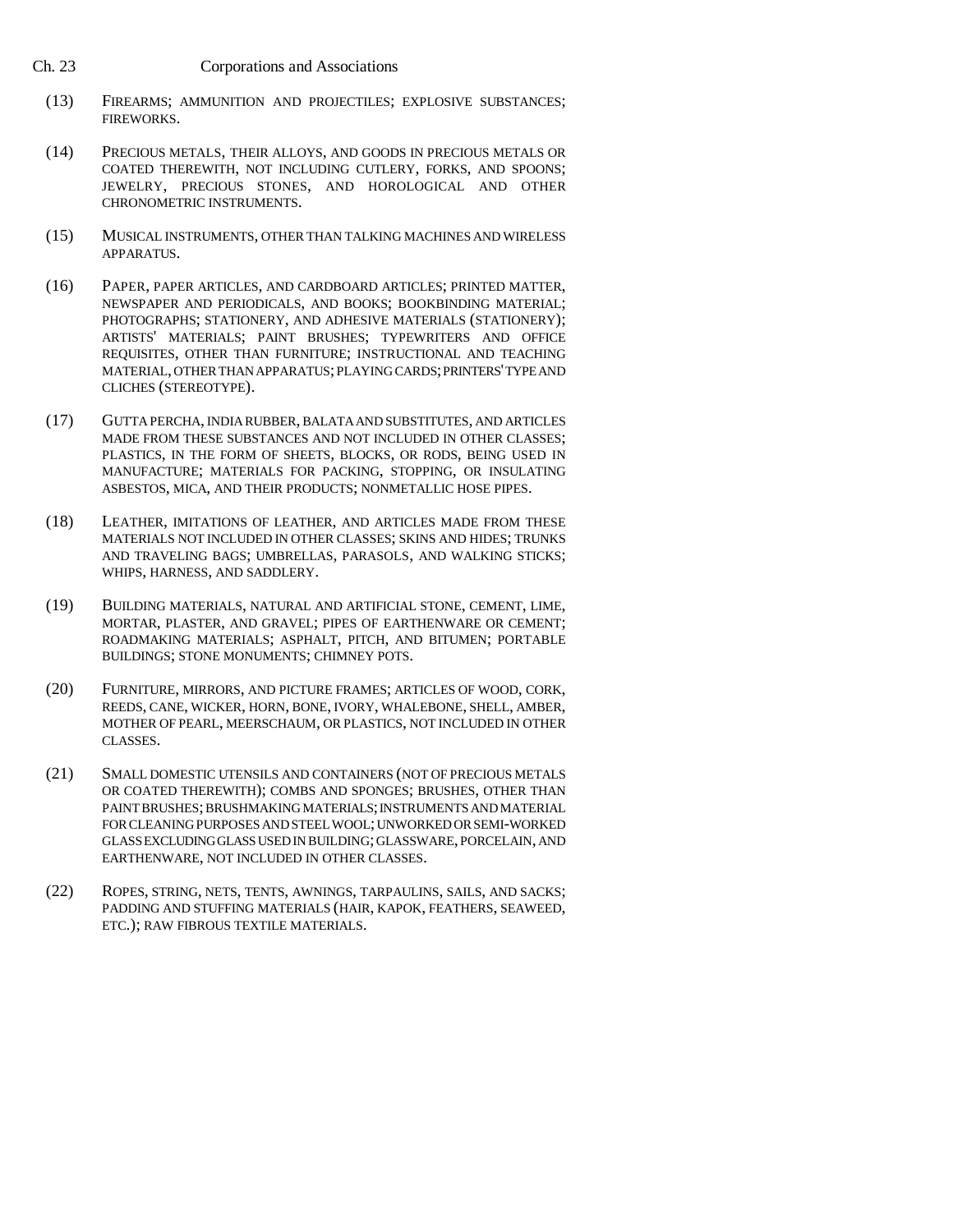- (23) YARNS AND THREADS.
- (24) TISSUES (PIECE GOODS); BED AND TABLE COVERS; TEXTILE ARTICLES NOT INCLUDED IN OTHER CLASSES.
- (25) CLOTHING, INCLUDING BOOTS, SHOES, AND SLIPPERS.
- (26) LACE AND EMBROIDERY, RIBANDS, AND BRAID; BUTTONS, PRESS BUTTONS, HOOKS AND EYES, PINS AND NEEDLES, AND ARTIFICIAL FLOWERS.
- (27) CARPETS, RUGS, MATS, AND MATTING; LINOLEUMS AND OTHER MATERIALS FOR COVERING EXISTING FLOORS; NONTEXTILE WALL HANGINGS.
- (28) GAMES AND PLAYTHINGS; GYMNASTIC AND SPORTING ARTICLES, EXCEPT CLOTHING; ORNAMENTS AND DECORATIONS FOR CHRISTMAS TREES.
- (29) MEATS, FISH, POULTRY, AND GAME; MEAT EXTRACTS; PRESERVED, DRIED, AND COOKED FRUITS AND VEGETABLES; JELLIES AND JAMS; EGGS, MILK, AND OTHER DAIRY PRODUCTS; EDIBLE OILS AND FATS; PRESERVES AND PICKLES.
- (30) COFFEE, TEA, COCOA, SUGAR, RICE TAPIOCA, SAGO, AND COFFEE SUBSTITUTES; FLOUR AND PREPARATIONS MADE FROM CEREALS; BREAD, BISCUITS, CAKES, PASTRY AND CONFECTIONERY, AND ICES; HONEY AND TREACLE; YEAST, BAKING POWDER, SALT, MUSTARD, PEPPER, VINEGAR, SAUCES, AND SPICES; ICE.
- (31) AGRICULTURE, HORTICULTURE, AND FORESTRY PRODUCTS AND GRAINS NOT INCLUDED IN OTHER CLASSES; LIVING ANIMALS; FRESH FRUITS AND VEGETABLES; SEEDS; LIVE PLANTS AND FLOWERS; FOODSTUFFS FOR ANIMALS AND MALT.
- (32) BEER, ALE, AND PORTER; MINERAL AND AERATED WATERS AND OTHER NONALCOHOLIC DRINKS; SYRUPS AND OTHER PREPARATIONS FOR MAKING BEVERAGES.
- (33) WINES, SPIRITS, AND LIQUEURS.
- (34) RAW OR MANUFACTURED TOBACCO; SMOKERS' ARTICLES; MATCHES. **Services**
- (35) ADVERTISING AND BUSINESS.
- (36) INSURANCE AND FINANCIAL.
- (37) CONSTRUCTION AND REPAIR.
- (38) COMMUNICATION.
- (39) TRANSPORTATION AND STORAGE.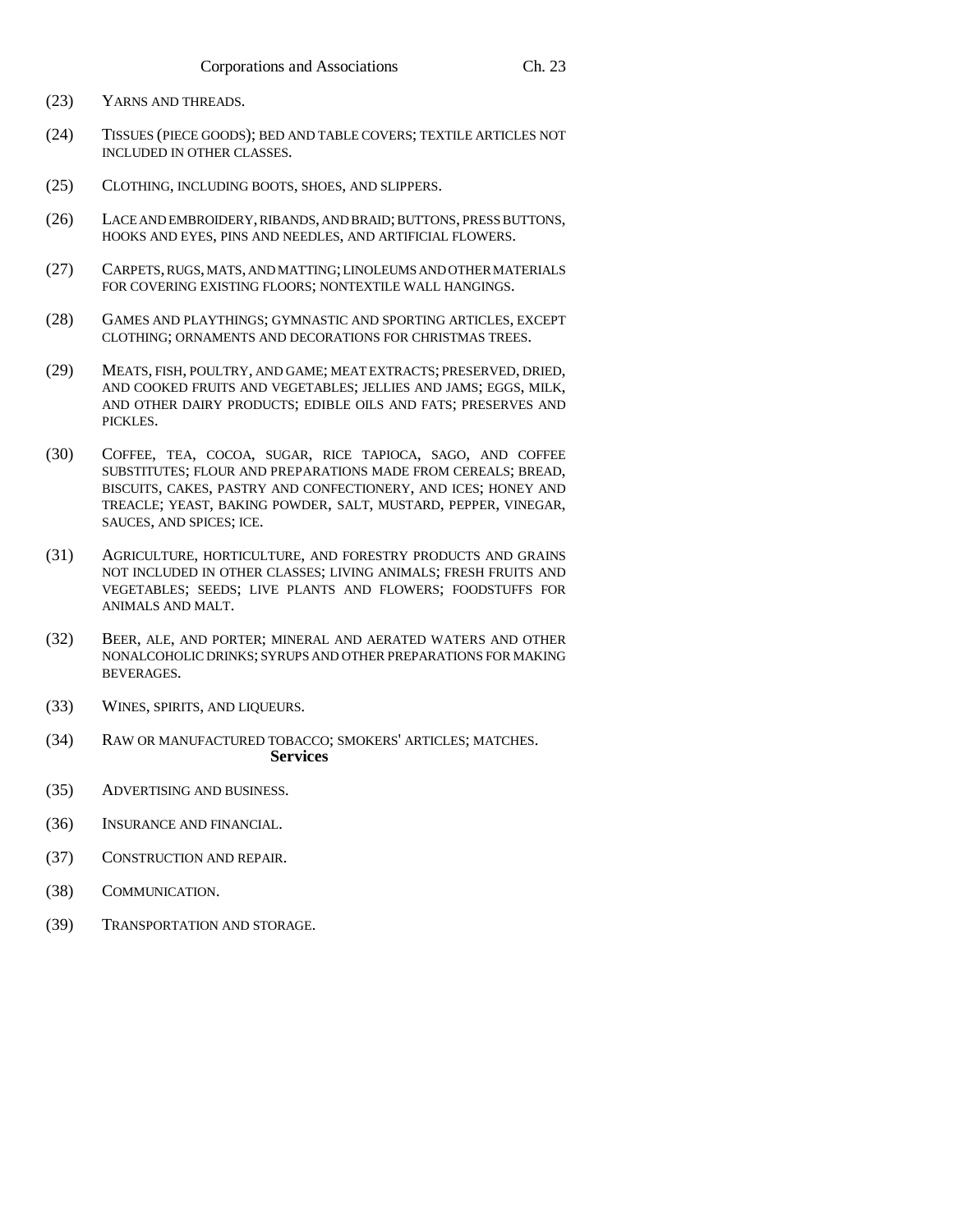- Ch. 23 Corporations and Associations
	- (40) MATERIAL TREATMENT.
	- (41) EDUCATION AND ENTERTAINMENT.
	- (42) MISCELLANEOUS.

The secretary of state is hereby authorized in his discretion at any time to change the foregoing classification to conform to the United States patent AND TRADEMARK office classification of goods and services then in effect.

**SECTION 13.** 7-104-101 (2), Colorado Revised Statutes, 1986 Repl. Vol., as amended, is amended BY THE ADDITION OF A NEW PARAGRAPH to read:

**7-104-101. Corporate name.** (2) Except as authorized by subsection (3) of this section, a corporate name shall not be the same as or deceptively similar to:

(i) ANY TRADEMARK REGISTERED WITH THE SECRETARY OF STATE BY ANOTHER PERSON PURSUANT TO SECTION 7-70-102.

**SECTION 14.** The introductory portion to 7-22-103 (1) (b), Colorado Revised Statutes, 1986 Repl. Vol., as amended, as it will become effective July 1, 1994, is amended to read:

**7-22-103. Corporate name.** (1) The corporate name of a nonprofit corporation:

(b) Shall not be the same as, or deceptively similar to, the name of any domestic corporation or any domestic nonprofit corporation or any limited partnership which has a certificate of limited partnership filed with the secretary of state pursuant to section 7-62-201 or a limited liability company which has articles of organization filed with the secretary of state pursuant to section 7-80-205 or any foreign corporation or foreign nonprofit corporation or foreign limited partnership or foreign limited liability company authorized to transact business or conduct affairs in this state, or a name the exclusive right to which is at the time reserved in the office of the secretary of state under the laws of this state, or the name of a foreign corporation or foreign nonprofit corporation or foreign limited liability company which has in effect a registration of its corporate name as provided in section 7-22-108 or 7-115-107 or its company name as provided in section 7-80-903, respectively, or any trade or assumed name which is registered with the secretary of state under section 7-71-101 or for which application for registration under said section is pending, OR ANY TRADEMARK REGISTERED WITH THE SECRETARY OF STATE BY ANOTHER PERSON PURSUANT TO SECTION 7-70-102; except that this provision shall not apply if the applicant files with the secretary of state either:

**SECTION 15.** 7-80-201 (4), Colorado Revised Statutes, 1986 Repl. Vol., as amended, is amended BY THE ADDITION OF A NEW PARAGRAPH to read:

**7-80-201. Limited liability company name.** (4) Such name shall not be the same as, or deceptively similar to:

(d) ANY TRADEMARK REGISTERED WITH THE SECRETARY OF STATE BY ANOTHER PERSON PURSUANT TO SECTION 7-70-102.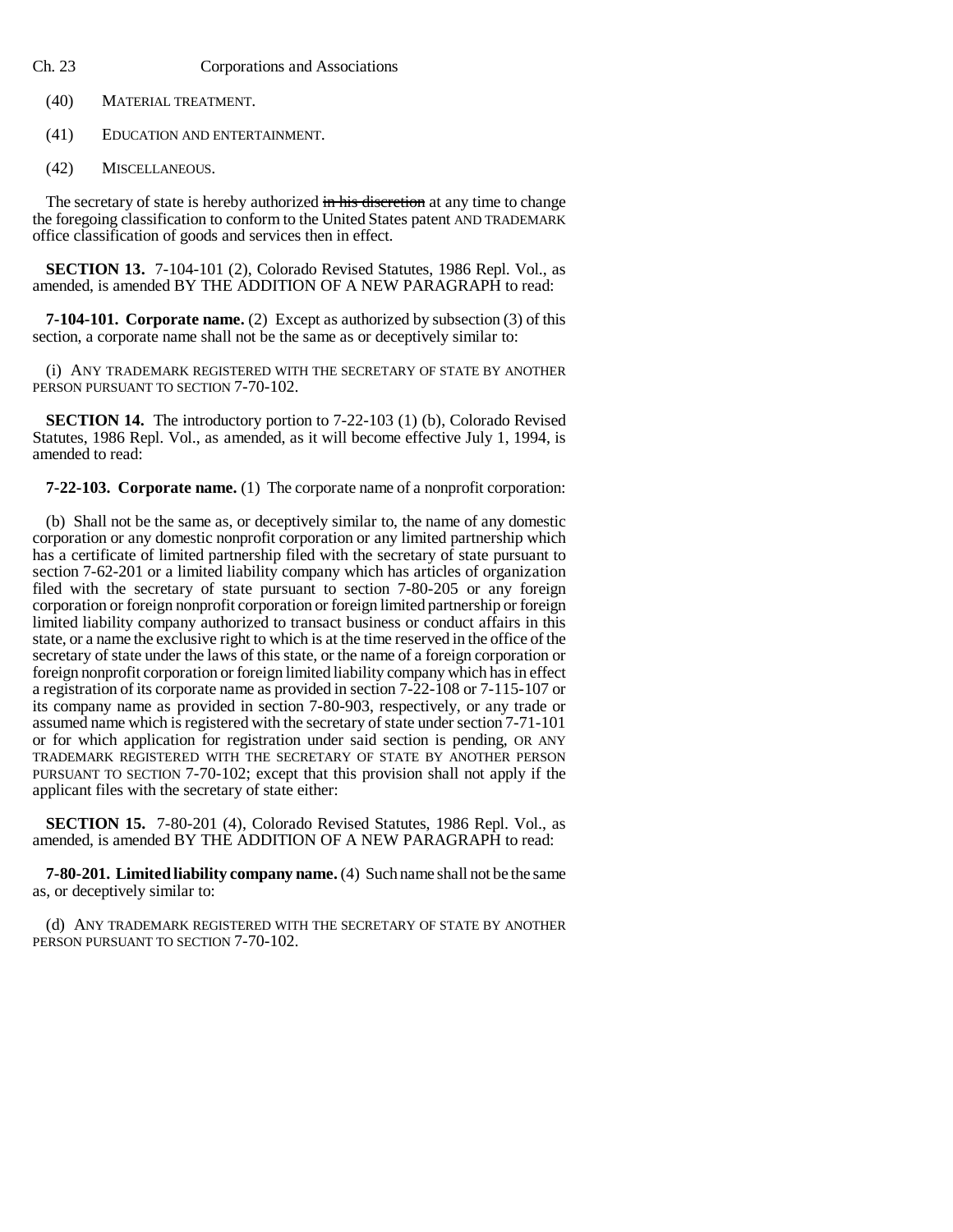**SECTION 16.** 7-71-101 (2), (3), (4), (5), (8), (9), and (10) (b), Colorado Revised Statutes, 1986 Repl. Vol., are amended to read:

**7-71-101. Membership of firm - business under assumed name - fees.** (2) Any corporation, or limited partnership, OR LIMITED LIABILITY COMPANY existing under the laws of this state may transact all or a portion of its business under an assumed name upon filing in the office of the secretary of state a certificate regarding each assumed name setting forth the following:

(a) The corporate,  $\sigma$  limited partnership, OR LIMITED LIABILITY COMPANY name and the location of its principal office;

(b) The name other than the corporate,  $\sigma$  limited partnership, OR LIMITED LIABILITY COMPANY name under which the business is carried on;

(c) A brief description of the kind of business transacted under the assumed name;

(d) (I) A certificate of assumed or trade name by a corporation shall be signed by the president or a vice-president and the secretary or an assistant secretary and acknowledged by one of the officers signing the certificate. THE CHAIRPERSON OF THE BOARD OF DIRECTORS OF A DOMESTIC OR FOREIGN CORPORATION, BY ALL OF ITS DIRECTORS, BY ONE OF ITS OFFICERS, OR BY ANY OTHER PERSON AUTHORIZED TO EXECUTE THE DOCUMENT.

(II) A certificate of assumed or trade name by a limited partnership shall be signed and acknowledged by one or more of the general partners.

(III) A CERTIFICATE OF ASSUMED OR TRADE NAME BY A LIMITED LIABILITY COMPANY SHALL BE SIGNED BY ONE OR MORE OF THE MANAGERS.

(3)  $(a)$  Any assumed name used by any corporation, shall contain one of the words "corporation", "incorporated", or "limited", or one of the abbreviations "Corp.", "Inc.", or "Ltd." and LIMITED PARTNERSHIP, OR LIMITED LIABILITY COMPANY shall be such as to distinguish it from the names of other domestic or foreign corporations,  $\sigma$ limited partnerships, OR LIMITED LIABILITY COMPANIES authorized to do business in this state and from the assumed names already in use by ANY DOMESTIC OR FOREIGN CORPORATIONS, LIMITED PARTNERSHIPS OR LIMITED LIABILITY COMPANIES, domestic or foreign corporations or limited partnerships AND FROM ANY TRADEMARK ON FILE WITH THE SECRETARY OF STATE OR ANY NAME RESERVED OR REGISTERED UNDER THE LAWS OF THIS STATE.

(b) Any assumed name used by any limited partnership shall contain one of the words "limited partnership", "limited", or "company", or one of the abbreviations "L.P.", "LTD." or "CO." and shall be such as to distinguish it from the names of other domestic or foreign limited partnerships or domestic or foreign corporations authorized to do business in this state and from the assumed names already in use by domestic or foreign limited partnerships or domestic or foreign corporations.

(4) Any corporation, or limited partnership, OR LIMITED LIABILITY COMPANY doing business under an assumed name shall be liable in connection therewith to the same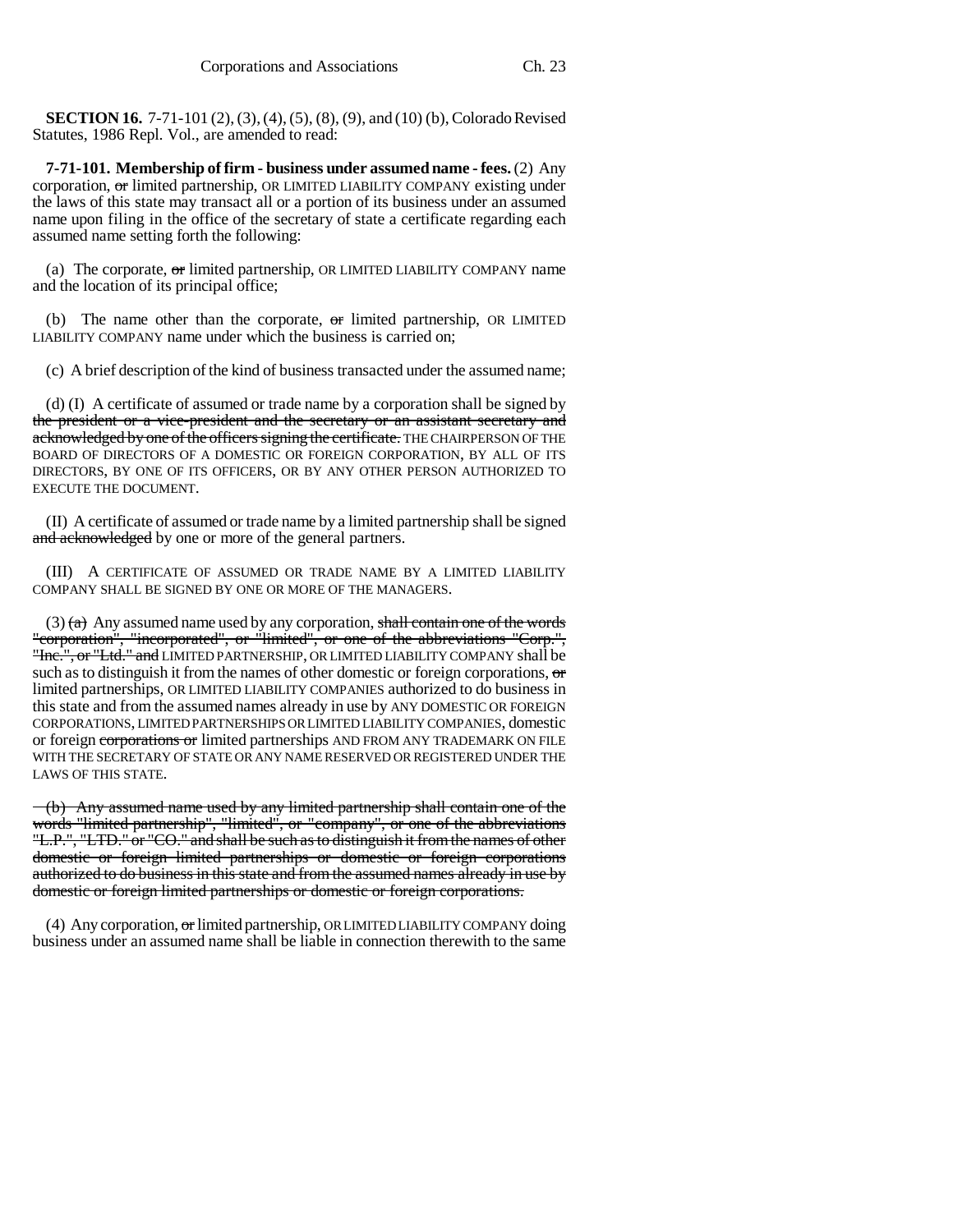extent and in the same manner as if that business were transacted under its true corporate, or limited partnership, OR LIMITED LIABILITY COMPANY name. The corporation, or limited partnership, OR LIMITED LIABILITY COMPANY may be sued in connection therewith either under its true name or its assumed name.

(5) The secretary of state shall receive CHARGE AND COLLECT a fee  $of$  ten dollars WHICH SHALL BE DETERMINED AND COLLECTED PURSUANT TO SECTION 24-21-104(3), C.R.S., for the filing and recording of each of such certificates.

(8) (a) Any corporation,  $\sigma$ r limited partnership, OR LIMITED LIABILITY COMPANY may relinquish its trade name by filing a certificate of withdrawal of trade name in the office of the secretary of state and paying a filing fee which shall be determined and collected pursuant to section 24-21-104 (3), C.R.S. The certificate in respect of each such trade name shall contain the following:

(I) The corporate, or limited partnership, OR LIMITED LIABILITY COMPANY name and the location of its registered office;

(II) The trade name on file in the office of the secretary of state that the corporation, or limited partnership, OR LIMITED LIABILITY COMPANY desires to relinquish.

(b) (I) The certificate of withdrawal of trade name by a corporation shall be signed by the president or a vice-president and the secretary or an assistant secretary and acknowledged by one of the officers signing the certificate. THE CHAIRPERSON OF THE BOARD OF DIRECTORS OF A DOMESTIC OR FOREIGN CORPORATION, BY ALL OF ITS DIRECTORS, BY ONE OF ITS OFFICERS, OR BY ANY OTHER PERSON AUTHORIZED TO EXECUTE THE DOCUMENT.

(II) The certificate of withdrawal of trade name by a limited partnership shall be signed and acknowledged by one or more of the general partners.

(III) THE CERTIFICATE OF WITHDRAWAL OF TRADE NAME BY A LIMITED LIABILITY COMPANY SHALL BE SIGNED BY ONE OR MORE OF THE MANAGERS.

(9) (a) Any corporation,  $\sigma$  limited partnership, OR LIMITED LIABILITY COMPANY having a trade name filed with the secretary of state, upon changing its corporate, or limited partnership, OR LIMITED LIABILITY COMPANY name, shall file a change of name certificate in the office of the secretary of state, setting forth the following:

(I) The new corporate,  $\sigma$ r limited partnership, OR LIMITED LIABILITY COMPANY name and the location of its registered office;

(II) The old corporate, or limited partnership, OR LIMITED LIABILITY COMPANY name of the owner as shown on the trade name on file in the office of the secretary of state;

(III) The trade name as shown on file in the office of the secretary of state.

(b) (I) The certificate of change of name by a corporation shall be signed by the president or a vice-president and the secretary or an assistant secretary and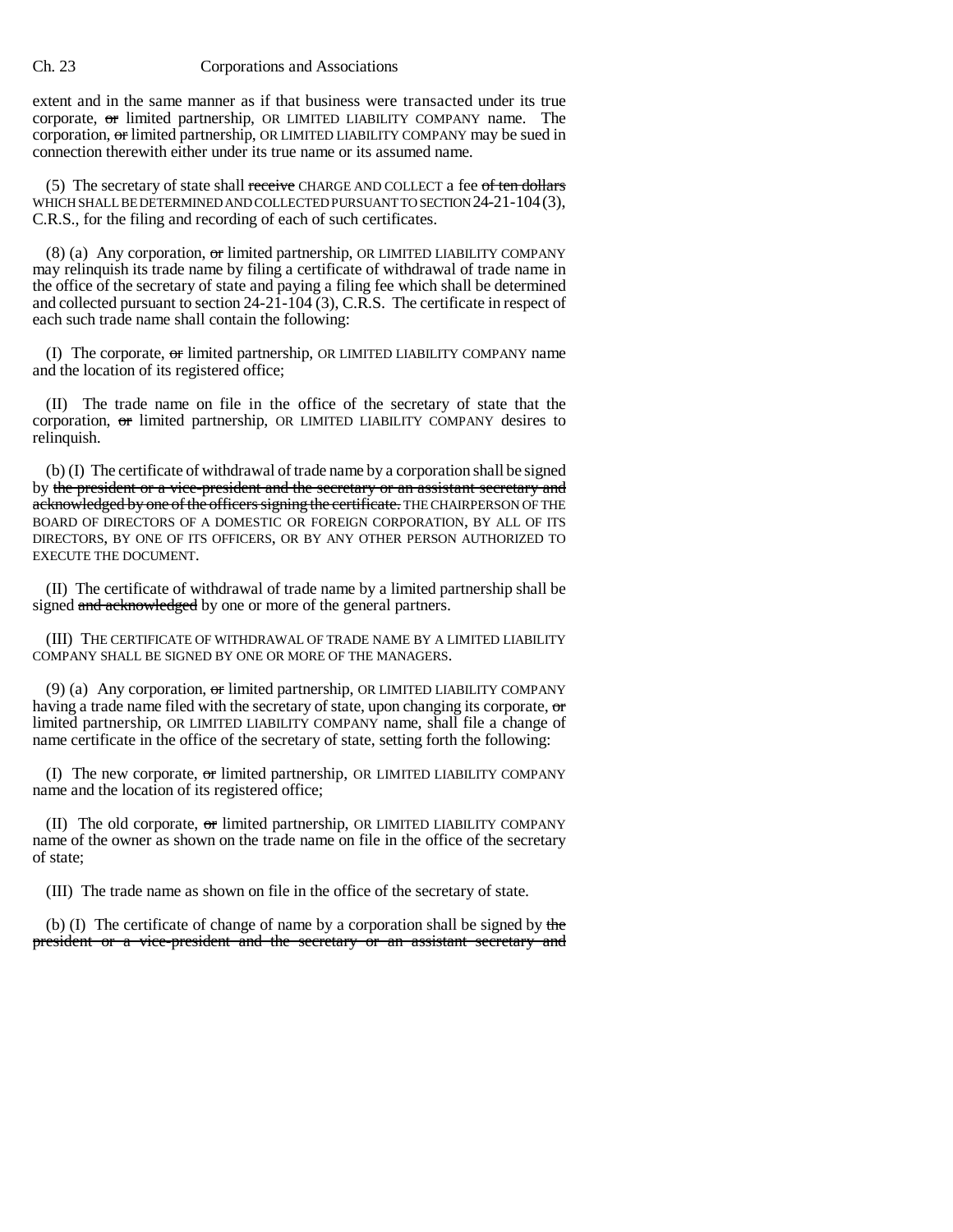acknowledged by one of the officers signing the certificate. THE CHAIRPERSON OF THE BOARD OF DIRECTORS OF A DOMESTIC OR FOREIGN CORPORATION, BY ALL OF ITS DIRECTORS, BY ONE OF ITS OFFICERS, OR BY ANY OTHER PERSON AUTHORIZED TO EXECUTE THE DOCUMENT.

(II) The certificate of change of name by a limited partnership shall be signed and acknowledged by one or more of the general partners.

(III) THE CERTIFICATE OF CHANGE OF NAME BY A LIMITED LIABILITY COMPANY SHALL BE SIGNED BY ONE OR MORE OF THE MANAGERS.

(c) A fee which shall be determined and collected pursuant to section 24-21-104 (3), C.R.S., shall be paid to the secretary of state for filing this certificate.

 $(10)$  (b) The certificate of merger or consolidation shall be signed by the president or a vice-president and the secretary or an assistant secretary and acknowledged by one of the officers signing the certificate. THE CHAIRPERSON OF THE BOARD OF DIRECTORS OF A DOMESTIC OR FOREIGN CORPORATION, BY ALL OF ITS DIRECTORS, BY ONE OF ITS OFFICERS, OR BY ANY OTHER PERSON AUTHORIZED TO EXECUTE THE DOCUMENT.

**SECTION 17.** Part 2 of article 101 of title 7, Colorado Revised Statutes, 1986 Repl. Vol., as amended, is amended BY THE ADDITION OF A NEW SECTION to read;

**7-101-210. Proof of delivery for filing.** (1) THE SECRETARY OF STATE MAY CONSIDER A DOCUMENT TO HAVE BEEN RECEIVED FOR FILING UPON PROOF OF RECEIPT WITH A SIGNED RETURN RECEIPT, AN ENTRY OF A LOG MAINTAINED BY THE SECRETARY OF STATE OF FACSIMILE TRANSMISSIONS RECEIVED, OR SUCH OTHER AND ADDITIONAL PROOF OF RECEIPT OF THE DOCUMENTS RECEIVED AS THE SECRETARY OF STATE MAY REQUIRE. SUCH PROOF MUST BE SATISFACTORY TO THE SECRETARY OF STATE BEFORE THE DOCUMENT WILL BE CONSIDERED RECEIVED.

(2) THE SECRETARY OF STATE MAY REQUIRE THAT THE RECEIPT OF A DOCUMENT BY FACSIMILE TRANSMISSION ON OR AFTER FEBRUARY 11, 1994, BE SHOWN IN THE LOG OF FACSIMILE TRANSMISSIONS RECEIVED BY THE SECRETARY OF STATE. THE SECRETARY OF STATE MAY CONDITION SUCH RELIEF UPON FULFILLMENT OF SUCH OTHER REQUIREMENTS OR CONDITIONS THAT THE SECRETARY OF STATE FINDS APPROPRIATE, INCLUDING, WITHOUT LIMITATION, THE MAKING OF A CHANGE OF NAME OF THE ENTITY INVOLVED AND PAYMENT OF FEES FOR THE FILING.

(3) APPLICATION FOR RELIEF UNDER THIS SECTION SHALL BE DELIVERED TO THE SECRETARY OF STATE WITHIN SIXTY DAYS OF THE RECEIPT OF SUCH DOCUMENT BY THE SECRETARY OF STATE. THE SECRETARY OF STATE MAY CONSIDER SUCH APPLICATIONS FILED ON OR AFTER FEBRUARY 11, 1994. THE APPLICATION SHALL CONTAIN SUFFICIENT INFORMATION FOR THE SECRETARY OF STATE TO IDENTIFY THE TRANSACTION.

**SECTION 18. Effective date.** This act shall take effect July 1, 1994.